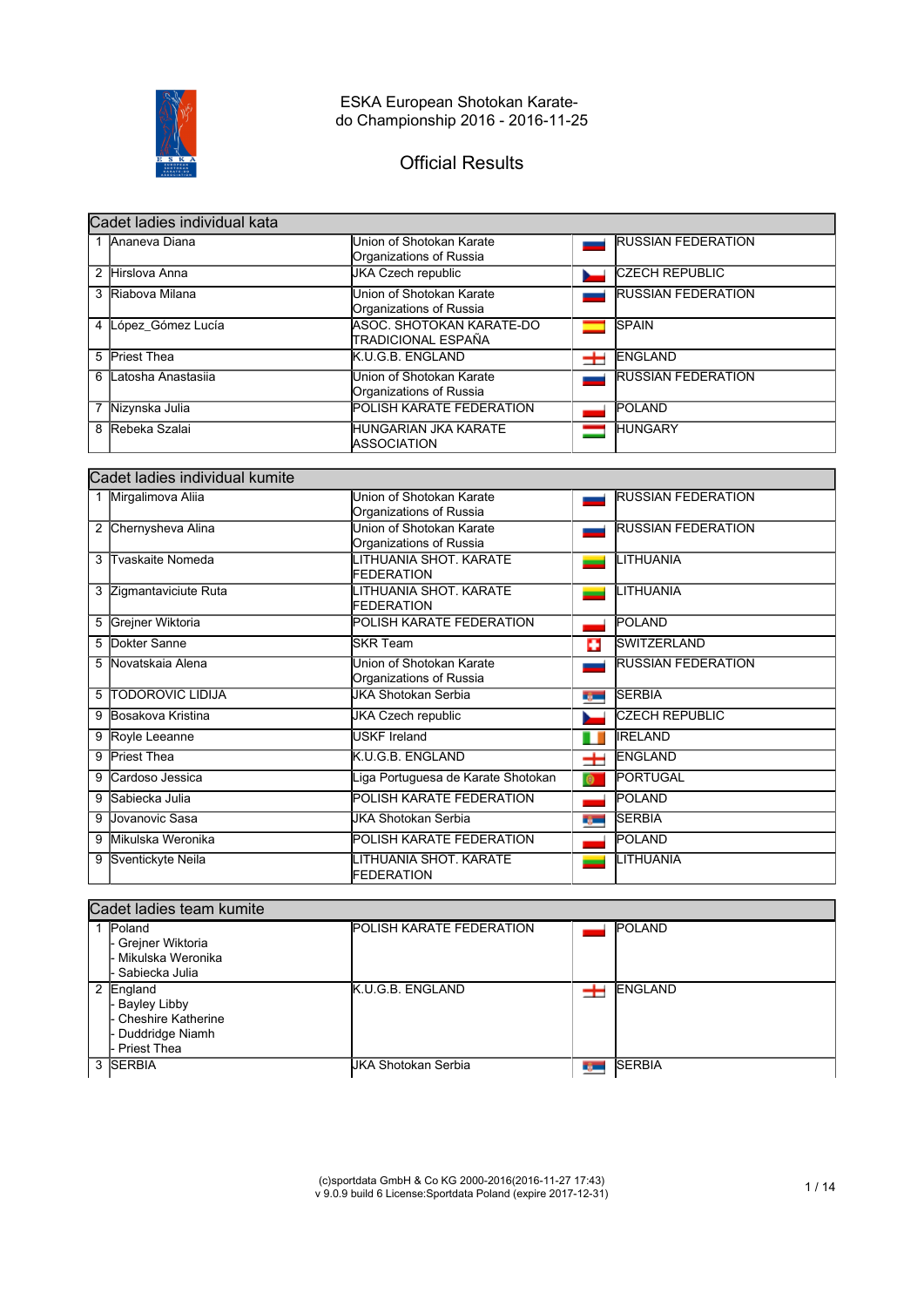

# Official Results

| - Jovanovic Sasa<br>ANITA MILAKOVIC<br>- TODOROVIC LIDIJA<br>- Pavlovic Nevena                                             |                                                     |      |                           |
|----------------------------------------------------------------------------------------------------------------------------|-----------------------------------------------------|------|---------------------------|
| 3<br>wales<br>Davies Yeisha<br>Livingstone Lauren<br>Roper Harriet                                                         | <b>KUGB WALES</b>                                   | -944 | <b>WALES</b>              |
| 5<br>Denmark<br>Hansen Mikala<br>- Kibar Ceyda<br>Rasmussen Sif                                                            | <b>JKA Danmark</b>                                  | 25   | <b>IDENMARK</b>           |
| Lithuania junior kumite team2<br>5<br>Saltenyte Martyna<br>Sventickyte Neila<br>- Tvaskaite Nomeda<br>Zigmantaviciute Ruta | LITHUANIA SHOT. KARATE<br><b>IFEDERATION</b>        |      | LITHUANIA                 |
| 5 <b>RUSSIA</b><br>Chernienko Magdalina<br>Chernysheva Alina<br>Mirgalimova Aliia<br>· Novatskaia Alena                    | Union of Shotokan Karate<br>Organizations of Russia |      | <b>RUSSIAN FEDERATION</b> |

|   | Cadet men individual kata |                                    |           |                           |  |
|---|---------------------------|------------------------------------|-----------|---------------------------|--|
|   | Bazhenov Vitalii          | Union of Shotokan Karate           |           | <b>RUSSIAN FEDERATION</b> |  |
|   |                           | Organizations of Russia            |           |                           |  |
|   | 2 Dias Leandro            | Liga Portuguesa de Karate Shotokan | $\bullet$ | PORTUGAL                  |  |
|   | 3 Castro Pedro            | Liga Portuguesa de Karate Shotokan | $\bullet$ | <b>PORTUGAL</b>           |  |
|   | 4 Moltó Picazo Jorge      | ASOC, SHOTOKAN KARATE-DO           |           | <b>SPAIN</b>              |  |
|   |                           | İTRADICIONAL ESPAÑA                |           |                           |  |
|   | 5 Torres Afonso           | Liga Portuguesa de Karate Shotokan | $\bullet$ | <b>PORTUGAL</b>           |  |
|   | 6 RAVEYDTS johan          | <b>BELGIAN AMATEUR KARATE</b>      | п         | <b>BELGIUM</b>            |  |
|   |                           | <b>FEDERATION</b>                  |           |                           |  |
|   | Rubio San Antonio Víctor  | IASOC. SHOTOKAN KARATE-DO          |           | <b>SPAIN</b>              |  |
|   |                           | İTRADICIONAL ESPAÑA                |           |                           |  |
| 8 | Coca Alba Manuel          | IASOC. SHOTOKAN KARATE-DO          |           | <b>SPAIN</b>              |  |
|   |                           | İTRADICIONAL ESPAÑA                |           |                           |  |

## Cadet men individual kumite

|   | Moiseev Ulian            | Union of Shotokan Karate        |      | <b>RUSSIAN FEDERATION</b> |
|---|--------------------------|---------------------------------|------|---------------------------|
|   |                          | Organizations of Russia         |      |                           |
| 2 | Sabiecki Milosz          | POLISH KARATE FEDERATION        |      | <b>POLAND</b>             |
| 3 | Lepshin Roman            | Union of Shotokan Karate        |      | <b>RUSSIAN FEDERATION</b> |
|   |                          | Organizations of Russia         |      |                           |
| 3 | Molchanov Evgenii        | Union of Shotokan Karate        |      | <b>RUSSIAN FEDERATION</b> |
|   |                          | Organizations of Russia         |      |                           |
| 5 | <b>Wilson Callum</b>     | K.U.G.B. ENGLAND                | ᆂ    | <b>ENGLAND</b>            |
|   | 5 Zach Pavel             | JKA Czech republic              |      | <b>CZECH REPUBLIC</b>     |
| 5 | Mihajlovic Lazar         | JKA Shotokan Serbia             | ng m | <b>SERBIA</b>             |
| 5 | Berta Dániel             | HUNGARIAN JKA KARATE            |      | <b>HUNGARY</b>            |
|   |                          | IASSOCIATION                    |      |                           |
| 9 | Skrouba Maciej           | <b>POLISH KARATE FEDERATION</b> |      | <b>POLAND</b>             |
| 9 | Diamond Kevin            | IKUGB NI                        | ✕    | <b>NORTHERN IRELAND</b>   |
| 9 | <b>Buchinskiy Nikita</b> | <b>BELGIAN AMATEUR KARATE</b>   |      | <b>BELGIUM</b>            |
|   |                          | <b>FEDERATION</b>               |      |                           |
| 9 | Grzegorczuk Damian       | POLISH KARATE FEDERATION        |      | <b>POLAND</b>             |
| 9 | Vogt Filip               | <b>POLISH KARATE FEDERATION</b> |      | POLAND                    |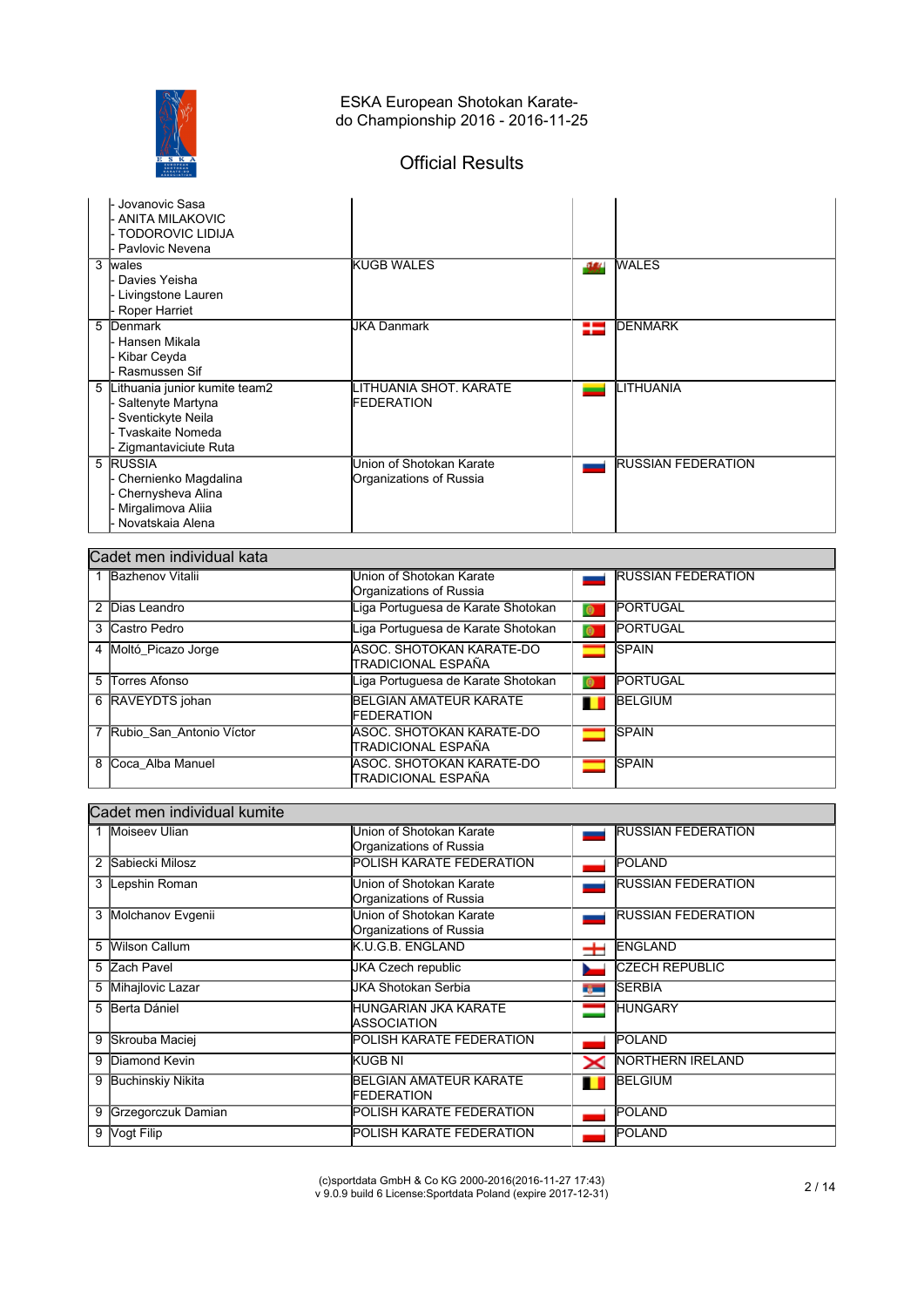

# Official Results

| 9 Costa Carlos   | Liga Portuguesa de Karate Shotokan | <b>IPORTUGAL</b> |
|------------------|------------------------------------|------------------|
| 9 McLean Aidan   | <b>K.U.G.B. ENGLAND</b>            | ENGLAND          |
| 9 Miranda Filipe | Liga Portuguesa de Karate Shotokan | <b>PORTUGAL</b>  |

| Cadet men team kumite                                                                                           |                                                     |        |                           |  |  |
|-----------------------------------------------------------------------------------------------------------------|-----------------------------------------------------|--------|---------------------------|--|--|
| 1 Poland<br>Grzegorczuk Damian<br>Sabiecki Milosz<br>Skrouba Maciej<br>- Vogt Filip                             | POLISH KARATE FEDERATION                            |        | <b>POLAND</b>             |  |  |
| 2 England<br>Allan Jamie<br>McLean Aidan<br><b>Wilson Callum</b>                                                | K.U.G.B. ENGLAND                                    | 士      | <b>ENGLAND</b>            |  |  |
| 3 RUSSIA<br>Didenko Dmitry<br>Lepshin Roman<br>Moiseev Ulian<br>Molchanov Evgenii                               | Union of Shotokan Karate<br>Organizations of Russia |        | <b>RUSSIAN FEDERATION</b> |  |  |
| 3 LPKS - Portugal<br>Costa Carlos<br>Guerreiro Daniel<br>Miranda Filipe<br>Silva Sergio                         | Liga Portuguesa de Karate Shotokan                  | ெ      | PORTUGAL                  |  |  |
| Spain Cadet Men Team Kumite<br>5<br>Hernández Pérez Nicolás<br>Moltó_Picazo Jorge<br>Rubio_San_Antonio Víctor   | ASOC, SHOTOKAN KARATE-DO<br>TRADICIONAL ESPAÑA      |        | <b>SPAIN</b>              |  |  |
| 5 ESKA HELLAS<br>BALAOURAS_CHRISTOS_<br><b>DIGALAKIS NIKOLAOS</b><br><b>MOUSSAS IOANNIS</b><br>POLYZOIDIS IASON | <b>ESKA HELLAS</b>                                  | $\pm$  | <b>GREECE</b>             |  |  |
| 5 Hungary<br>Berta Dániel<br>Kovács Máté<br>Pászti Martin<br>Szlávik Bence                                      | HUNGARIAN JKA KARATE<br><b>ASSOCIATION</b>          | ═      | <b>HUNGARY</b>            |  |  |
| <b>SERBIA</b><br>5<br><b>MILENKOVIC VOIN</b><br>Mihajlovic Lazar<br>Sosic Veljko                                | <b>JKA Shotokan Serbia</b>                          | r juml | <b>SERBIA</b>             |  |  |

| Uunior ladies individual kata |                                         |           |                 |  |
|-------------------------------|-----------------------------------------|-----------|-----------------|--|
| Graf Sophia                   | lGerman Karate Federation               |           | <b>IGERMANY</b> |  |
| 2 Bracikowska Kamila          | <b>POLISH KARATE FEDERATION</b>         |           | <b>POLAND</b>   |  |
| 3 IGABRIELI GIULIA            | IISTITUTO SHOTOKAN ITALIA               | ш         | ITALY           |  |
| 4 Schér Moa                   | ISWEDISH SHOTOKAN<br><b>ASSOCIATION</b> | ₩         | <b>ISWEDEN</b>  |  |
| 5 Royle Leeanne               | IUSKF Ireland                           | Ш         | <b>IRELAND</b>  |  |
| 6 Mänty Bess                  | lFinnish Shotokan Karate-Do Union       |           | FINLAND         |  |
| Brás Diana                    | Liga Portuguesa de Karate Shotokan      | $\bullet$ | <b>PORTUGAL</b> |  |

| Uunior ladies individual kumite |                         |                                  |  |                 |  |
|---------------------------------|-------------------------|----------------------------------|--|-----------------|--|
|                                 | <b>IGrimm Charlotte</b> | <b>IGerman Karate Federation</b> |  | <b>IGERMANY</b> |  |
|                                 | 2 Kanamat Sofia         | UKA Danmark                      |  | <b>IDENMARK</b> |  |
|                                 | 3 Greiner Wiktoria      | <b>POLISH KARATE FEDERATION</b>  |  | <b>POLAND</b>   |  |

(c)sportdata GmbH & Co KG 2000-2016(2016-11-27 17:43) v 9.0.9 build 6 License:Sportdata Poland (expire 2017-12-31) 3 / 14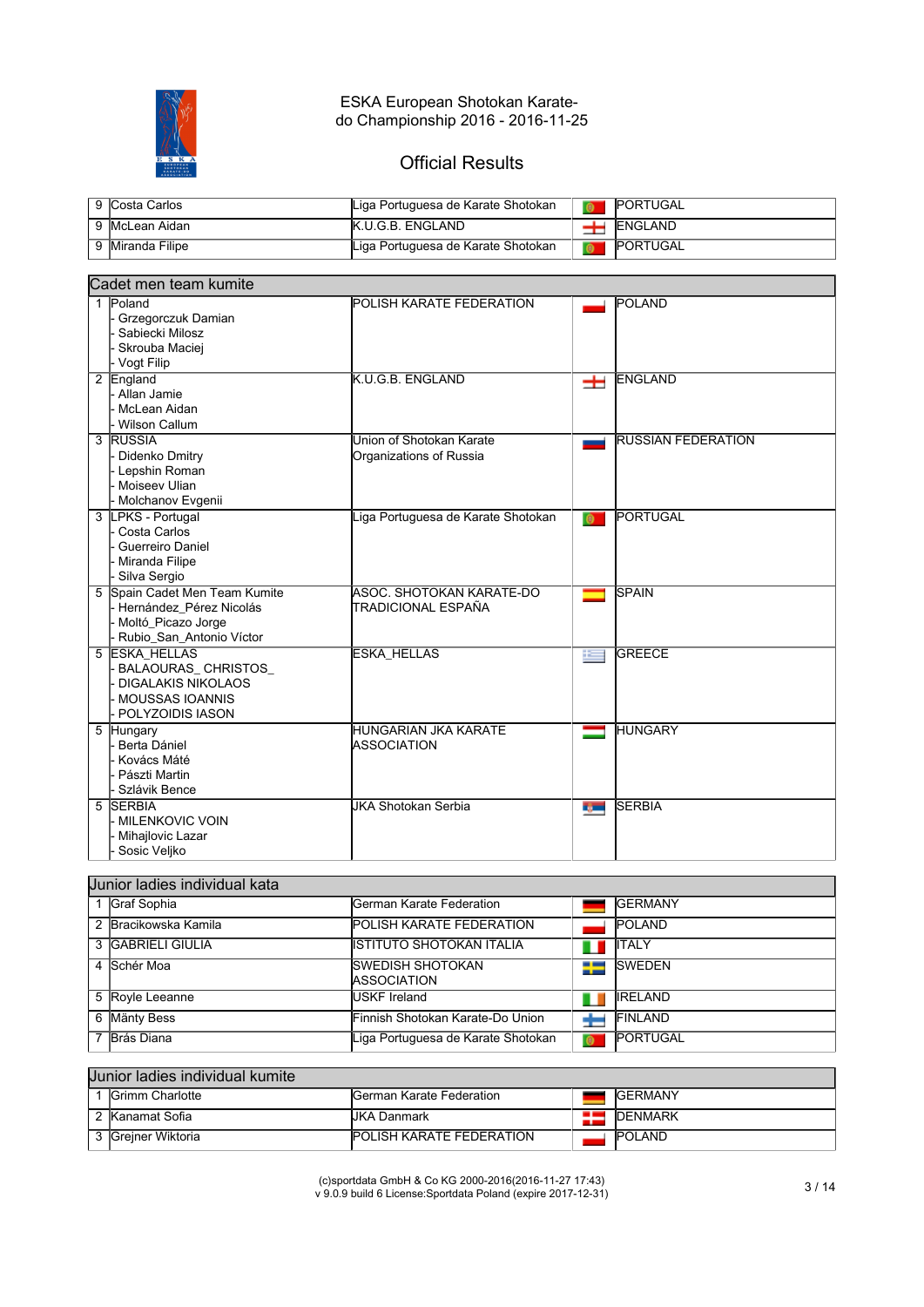

# Official Results

|   | 3 Vass Virág Réka     | IHUNGARIAN JKA KARATE<br><b>IASSOCIATION</b>        |           | <b>HUNGARY</b>            |
|---|-----------------------|-----------------------------------------------------|-----------|---------------------------|
|   | 5 Certan Ina          | Liga Portuguesa de Karate Shotokan                  | $\bullet$ | <b>PORTUGAL</b>           |
|   | 5 Rizakhanova Saniyat | Union of Shotokan Karate<br>Organizations of Russia |           | <b>RUSSIAN FEDERATION</b> |
|   | 5 Oliveira Rita       | Liga Portuguesa de Karate Shotokan                  | $\bullet$ | <b>PORTUGAL</b>           |
|   | 5 Shakirova Alina     | Union of Shotokan Karate<br>Organizations of Russia |           | <b>RUSSIAN FEDERATION</b> |
| 9 | Isenegger Leoni       | lSKR Team                                           | ш         | <b>SWITZERLAND</b>        |
| 9 | Uiménez García Miryam | ASOC. SHOTOKAN KARATE-DO<br>TRADICIONAL ESPAÑA      |           | <b>SPAIN</b>              |
| 9 | <b>Burns Maya</b>     | K.U.G.B. ENGLAND                                    | ᆂ         | ENGLAND                   |
|   | 9 Polozani Alma       | <b>SKR</b> Team                                     | ш         | <b>SWITZERLAND</b>        |
|   | 9 Hughes Emily        | <b>K.U.G.B. ENGLAND</b>                             | +         | <b>ENGLAND</b>            |
|   | 9 Dokter Sanne        | lSKR Team                                           | о         | <b>SWITZERLAND</b>        |
|   | 9 Nicholson Bethany   | <b>K.U.G.B. ENGLAND</b>                             | ᆂ         | <b>ENGLAND</b>            |
|   | 9 Sejdijaj Drenusha   | ISKR Team                                           | о         | <b>SWITZERLAND</b>        |

|   | Uunior ladies team kata                                                                                     |                                                     |      |                           |  |
|---|-------------------------------------------------------------------------------------------------------------|-----------------------------------------------------|------|---------------------------|--|
|   | <b>Sweden</b><br>- Palm Sofie<br>Schér Moa<br><b>Hermansson Marion</b>                                      | ISWEDISH SHOTOKAN<br><b>IASSOCIATION</b>            | 25   | <b>ISWEDEN</b>            |  |
| 2 | Wales<br>Edwards Rachel<br>- Parry Charlotte<br>- Pryse Meleri                                              | <b>KUGB WALES</b>                                   | -984 | <b>WALES</b>              |  |
|   | 3 RUSSIA<br>Ananeva Diana<br>Barannikova Marina<br>Epeikina Marina                                          | Union of Shotokan Karate<br>Organizations of Russia |      | <b>RUSSIAN FEDERATION</b> |  |
| 4 | Spain Junior Ladies Team Kata<br>Alcalde Gómez María Teresa<br>Montes Navarro Araceli<br>Muñoz López Andrea | IASOC. SHOTOKAN KARATE-DO<br>ITRADICIONAL ESPAÑA    |      | <b>SPAIN</b>              |  |

|                | Uunior ladies team kumite                                                                      |                                                     |      |                           |
|----------------|------------------------------------------------------------------------------------------------|-----------------------------------------------------|------|---------------------------|
|                | Poland<br>Grejner Wiktoria<br>Borys Izabela<br>Boguslaw Marta<br>Banaszczyk Dorota             | POLISH KARATE FEDERATION                            |      | POLAND                    |
| $\overline{2}$ | hungary<br>Marosvölgyi Boglárka<br>Székely Vivien<br>Vass Virág_Réka<br>Váradi Valentina       | HUNGARIAN JKA KARATE<br>ASSOCIATION                 |      | <b>HUNGARY</b>            |
|                | 3 RUSSIA<br>Chernienko Magdalina<br>Novatskaja Alena<br>Rizakhanova Saniyat<br>Shakirova Alina | Union of Shotokan Karate<br>Organizations of Russia |      | <b>RUSSIAN FEDERATION</b> |
|                | 3 England<br>Burns Maya<br><b>Cheshire Katherine</b><br>Hughes Emily<br>Nicholson Bethany      | K.U.G.B. ENGLAND                                    | ᆂ    | <b>ENGLAND</b>            |
|                | 5 wales                                                                                        | KUGB WALES                                          | -344 | <b>WALES</b>              |

٦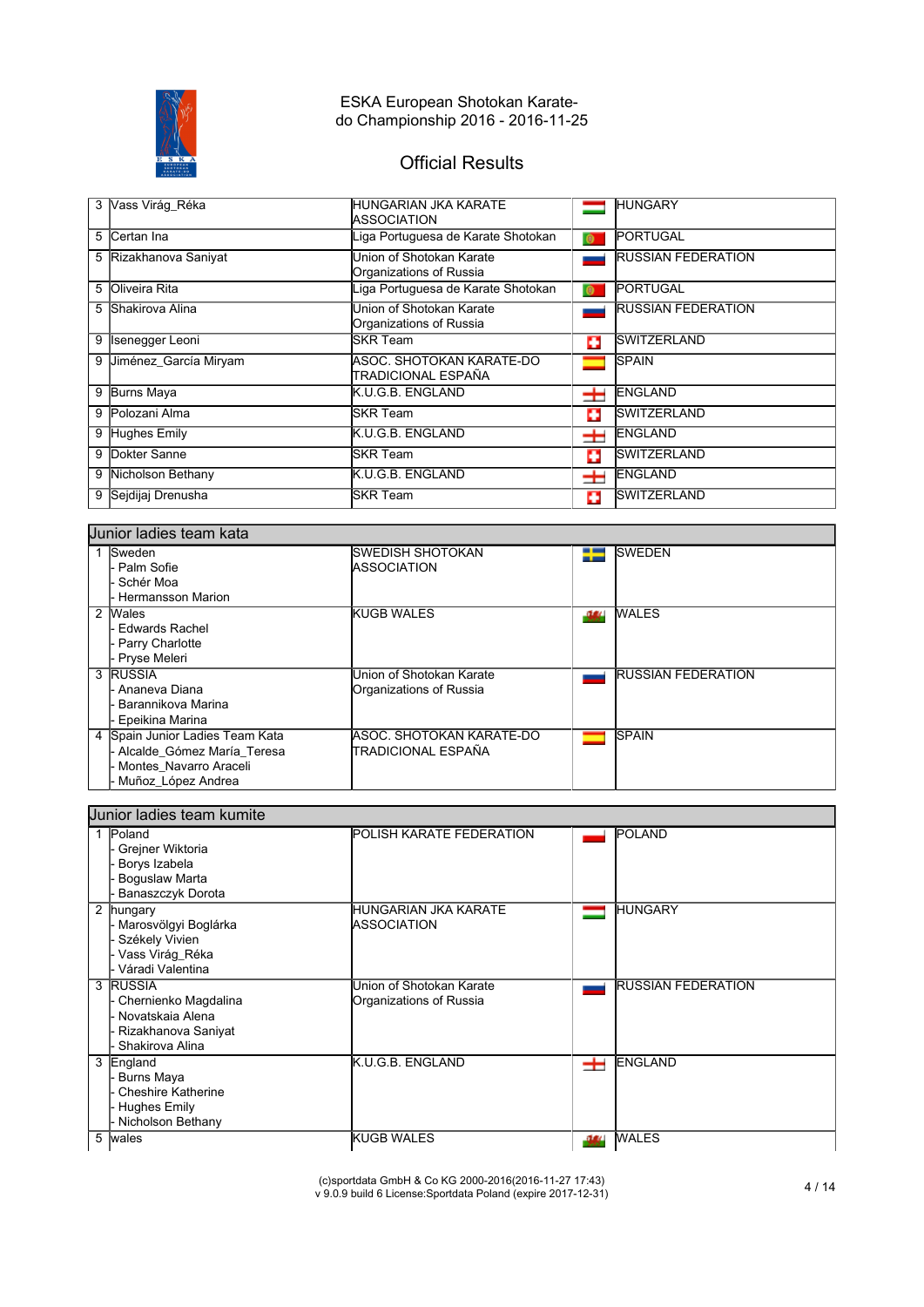

# Official Results

| <b>Ganderton Natasha</b><br>Davies Yeisha<br>Livingstone Lauren<br>Roper Harriet                                         |                                                |           |                    |
|--------------------------------------------------------------------------------------------------------------------------|------------------------------------------------|-----------|--------------------|
| <b>LPKS</b> - Portugal<br>5<br>- Certan Ina<br>Oliveira Rita<br>Pinto Ana<br>Silva Teresa                                | Liga Portuguesa de Karate Shotokan             | $\bullet$ | PORTUGAL           |
| Lithuania junior kumite team2<br>5<br>Saltenyte Martyna<br>Sventickyte Neila<br>Tvaskaite Nomeda<br>Zigmantaviciute Ruta | LITHUANIA SHOT, KARATE<br><b>FEDERATION</b>    |           | LITHUANIA          |
| 5 SKR Team<br>Dokter Sanne<br>- Isenegger Leoni<br>Polozani Alma<br>Sejdijaj Drenusha                                    | <b>SKR Team</b>                                | o         | <b>SWITZERLAND</b> |
| 9 SERBIA<br>- TODOROVIC LIDIJA<br>Pavlovic Nevena<br>Jovanovic Sasa<br><b>ANITA MILAKOVIC</b>                            | <b>JKA Shotokan Serbia</b>                     | r, m      | <b>SERBIA</b>      |
| 9 ESKA HELLAS<br>- TSAGKARAKI EKATERINI<br><b>MOUTSOKOU SOFIA</b><br>DELIOU MARIA                                        | <b>ESKA_HELLAS</b>                             | $\pm$     | <b>GREECE</b>      |
| 9<br>Denmark<br><b>Hansen Mikala</b><br>Kanamat Sofia<br>Kibar Ceyda                                                     | <b>JKA Danmark</b>                             | ₩         | <b>DENMARK</b>     |
| 9 Spain Junior Ladies Team Kumite<br>Jiménez_García Miryam<br>Muñoz_López Andrea<br>Pineño_Coronel Sara                  | ASOC. SHOTOKAN KARATE-DO<br>TRADICIONAL ESPAÑA |           | <b>SPAIN</b>       |

## Junior men individual kata

|   | Subbotin Daniil          | Union of Shotokan Karate           |   | <b>RUSSIAN FEDERATION</b> |
|---|--------------------------|------------------------------------|---|---------------------------|
|   |                          | Organizations of Russia            |   |                           |
| 2 | Khametov Aidar           | Union of Shotokan Karate           |   | <b>RUSSIAN FEDERATION</b> |
|   |                          | Organizations of Russia            |   |                           |
| 3 | Szczypkowski Maksymilian | POLISH KARATE FEDERATION           |   | <b>POLAND</b>             |
| 4 | Tomiczek Mateusz         | POLISH KARATE FEDERATION           |   | <b>POLAND</b>             |
| 5 | Lemos José               | Liga Portuguesa de Karate Shotokan | ை | <b>PORTUGAL</b>           |
| 6 | Romero Jose Miguel       | ASOC. SHOTOKAN KARATE-DO           |   | <b>SPAIN</b>              |
|   |                          | ITRADICIONAL ESPAÑA                |   |                           |
|   | Castro Antonio Manuel    | ASOC. SHOTOKAN KARATE-DO           |   | <b>SPAIN</b>              |
|   |                          | ITRADICIONAL ESPAÑA                |   |                           |
| 8 | Zach Pavel               | JKA Czech republic                 |   | <b>CZECH REPUBLIC</b>     |

#### Junior men individual kumite

| Mashchenko Sergey | Union of Shotokan Karate           | <b>RUSSIAN FEDERATION</b> |
|-------------------|------------------------------------|---------------------------|
|                   | Organizations of Russia            |                           |
| Mendes Joaquim    | Liga Portuguesa de Karate Shotokan | <b>PORTUGAL</b>           |
| 3 Armstrong Ethan | K.U.G.B. ENGLAND                   | ENGLAND                   |
| 3 Khatkov Inal    | Union of Shotokan Karate           | <b>RUSSIAN FEDERATION</b> |
|                   | Organizations of Russia            |                           |
| 5 Wendt Filip     | <b>POLISH KARATE FEDERATION</b>    | <b>POLAND</b>             |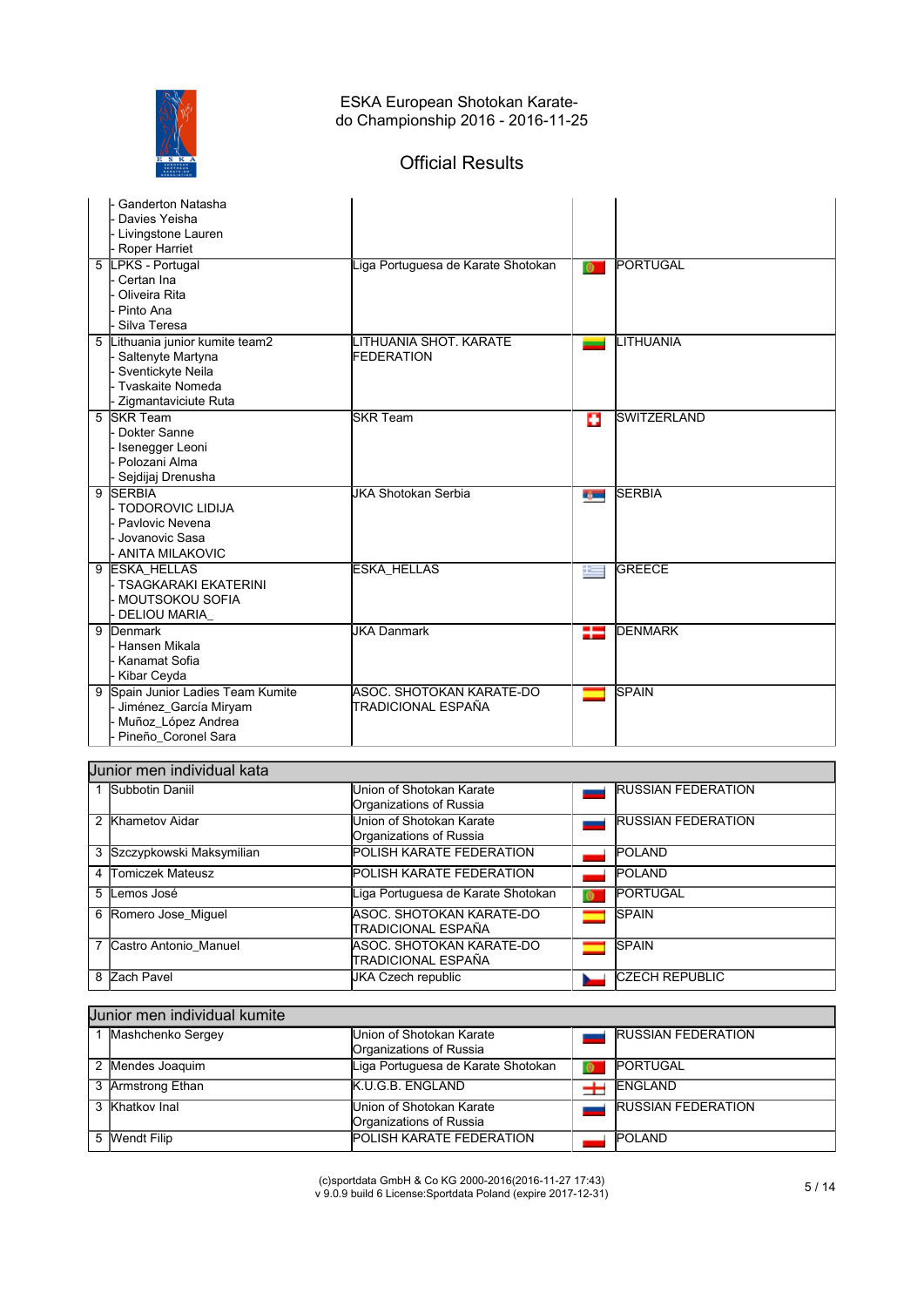

# Official Results

| 5 Blagojevic Aleksandar | lGerman Karate Federation                      |              | <b>GERMANY</b>   |
|-------------------------|------------------------------------------------|--------------|------------------|
| 5 Spencer Ryan          | K.U.G.B. ENGLAND                               | ∸            | <b>ENGLAND</b>   |
| 5 Kahlon Amrit          | <b>I</b> German Karate Federation              |              | <b>IGERMANY</b>  |
| 9 Brazauskas Domantas   | LITHUANIA SHOT, KARATE<br><b>FEDERATION</b>    |              | <b>LITHUANIA</b> |
| 9 SEREMETAKIS MICHALIS  | <b>ESKA HELLAS</b>                             | $\mathbf{r}$ | <b>GREECE</b>    |
| 9 Gebka Maciej          | <b>POLISH KARATE FEDERATION</b>                |              | <b>POLAND</b>    |
| 9 Crowney Robert        | K.U.G.B. ENGLAND                               | ∸            | <b>IENGLAND</b>  |
| 9 Vogt Filip            | <b>POLISH KARATE FEDERATION</b>                |              | <b>POLAND</b>    |
| 9 Baker Lee             | <b>KUGB WALES</b>                              | -944         | <b>WALES</b>     |
| 9 Merwanson Robin       | <b>SWEDISH SHOTOKAN</b><br><b>IASSOCIATION</b> | ₩            | <b>ISWEDEN</b>   |
| 9 Wilson Connor         | K.U.G.B. ENGLAND                               | ᆂ            | <b>ENGLAND</b>   |

#### Junior men team kata

| Poland<br>Szczypkowski Maksymilian<br>Kowalewicz Michal<br>Adamow Aleksander                            | <b>POLISH KARATE FEDERATION</b>                     |           | <b>POLAND</b>             |
|---------------------------------------------------------------------------------------------------------|-----------------------------------------------------|-----------|---------------------------|
| 2 RUSSIA<br>Bakhtin Aleksandr<br>Subbotin Daniil<br>Zaidov Afsan                                        | Union of Shotokan Karate<br>Organizations of Russia |           | <b>RUSSIAN FEDERATION</b> |
| 3 LPKS - Portugal<br>Coimbra João<br>Dias Leandro<br>Santos Guilherme                                   | Liga Portuguesa de Karate Shotokan                  | $\bullet$ | <b>PORTUGAL</b>           |
| 4 hungary<br>Boros Daniel<br>Hamari Bence<br>Mihályházi Péter                                           | HUNGARIAN JKA KARATE<br><b>IASSOCIATION</b>         |           | <b>HUNGARY</b>            |
| 5 Spain Junior Men Team Kata<br>Rubio San Antonio Víctor<br>Moltó_Picazo Jorge<br>Castro Antonio Manuel | IASOC. SHOTOKAN KARATE-DO<br>İTRADICIONAL ESPAÑA    |           | <b>SPAIN</b>              |

#### Junior men team kumite 1 RUSSIA RUSSIAN FEDERATION Union of Shotokan Karate - Khatkov Inal Organizations of Russia Mashchenko Sergey Popov Vsevolod Shishkin Vladimir K.U.G.B. ENGLAND **ENGLAND** 2 England - Armstrong Ethan Crowney Robert Spencer Ryan Wilson Connor 3 Czech republic JKA Czech republic **CZECH REPUBLIC** Herman Jiri - Opocensky Marek Studeny Jakub - Vit Filip<br>3 hungary HUNGARIAN JKA KARATE **HUNGARY** Ξ -**ASSOCIATION**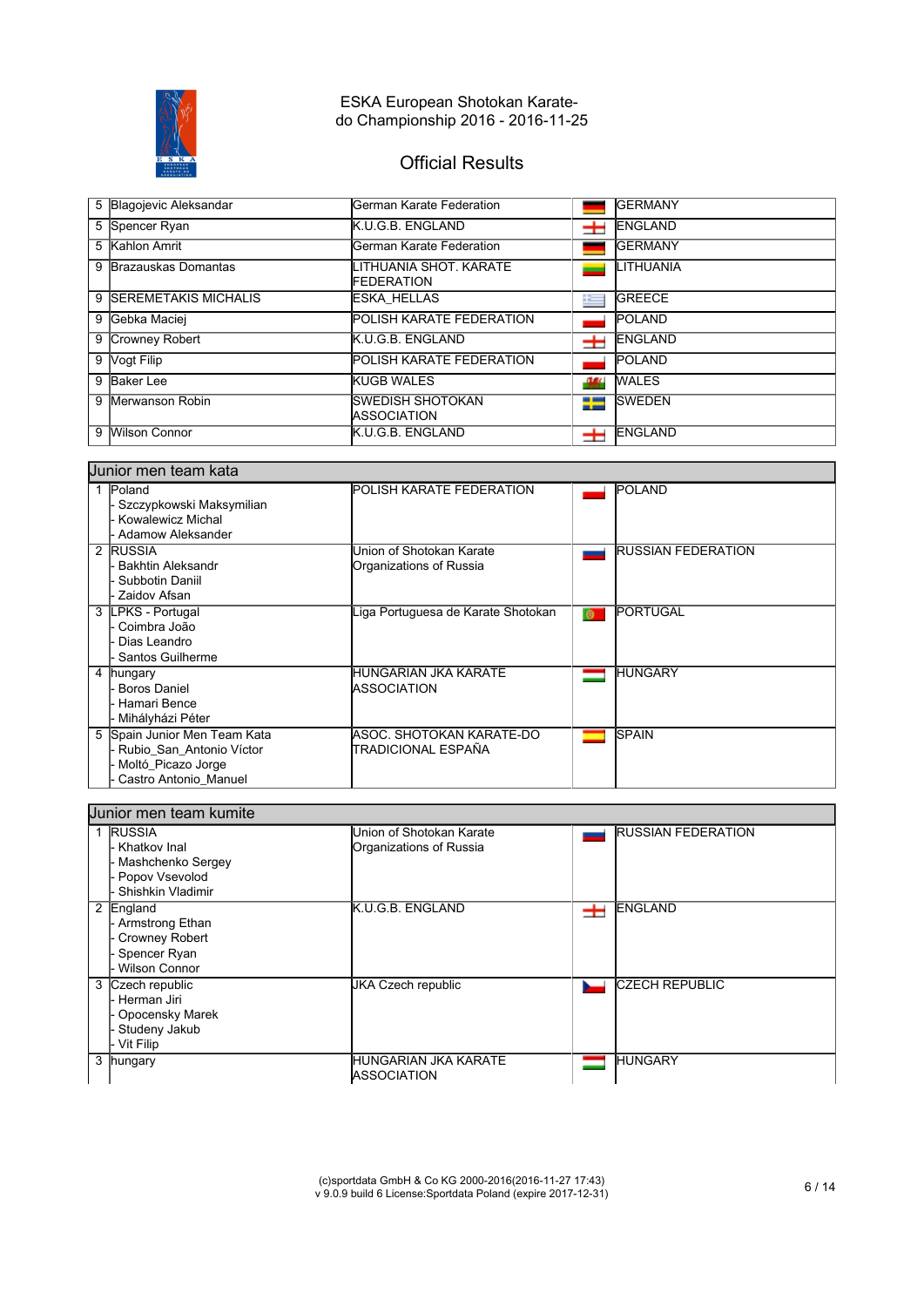

# Official Results

|   | Berényi Levente<br>Hamari Bence<br>Kovács Bence<br>Kovács Máté                                                          |                                                     |              |                           |
|---|-------------------------------------------------------------------------------------------------------------------------|-----------------------------------------------------|--------------|---------------------------|
| 5 | Sweden<br>Berglez Jozef<br>Merwanson Robin<br><b>Persson Gabriel</b>                                                    | <b>SWEDISH SHOTOKAN</b><br><b>ASSOCIATION</b>       | ₩            | <b>SWEDEN</b>             |
|   | 5 Spain Junior Men Team Kumite<br>Castro Antonio_Manuel<br>Hernández_Pérez Nicolás<br>Rubio_San_Antonio Víctor          | ASOC. SHOTOKAN KARATE-DO<br>TRADICIONAL ESPAÑA      |              | <b>SPAIN</b>              |
|   | 5 wales<br>- Watkin Kyle<br>Roper Charles<br>Kahl Ryan<br>Baker Lee                                                     | <b>KUGB WALES</b>                                   | -364         | <b>WALES</b>              |
|   | 5 SERBIA<br>- Radisavljevic Lazar<br>Milosevic Lazar<br>Mihajlovic Lazar<br>Sosic Veljko                                | <b>JKA Shotokan Serbia</b>                          | rg m         | <b>SERBIA</b>             |
|   | 9 LPKS - Portugal<br>- Miranda Filipe<br>Mendes Joaquim<br>Costa Carlos<br>Ramos Gustavo                                | Liga Portuguesa de Karate Shotokan                  | $\bullet$    | PORTUGAL                  |
|   | 9 ESKA_HELLAS<br><b>DIGALAKIS NIKOLAOS</b><br><b>MOUSSAS IOANNIS</b><br>POLYZOIDIS IASON<br><b>SEREMETAKIS MICHALIS</b> | <b>ESKA_HELLAS</b>                                  | $\mathbf{E}$ | <b>GREECE</b>             |
|   | 9 Denmark<br>Bentzen Mark_Pelsen<br>Kanamat Noor<br>Persson Lasse                                                       | <b>JKA Danmark</b>                                  | ₩            | <b>DENMARK</b>            |
|   | 9 Poland<br>Gebka Maciej<br>Slota Piotr<br>- Vogt Filip<br>- Wendt Filip                                                | <b>POLISH KARATE FEDERATION</b>                     |              | <b>POLAND</b>             |
| 9 | Lithuania junior kumite team1<br><b>Brazauskas Domantas</b><br>Delbani Nayef<br>Janonis Mantas                          | LITHUANIA SHOT. KARATE<br>FEDERATION                |              | LITHUANIA                 |
|   | Senior ladies individual kata                                                                                           |                                                     |              |                           |
|   | 1 Lind Johanna                                                                                                          | <b>SWEDISH SHOTOKAN</b><br><b>ASSOCIATION</b>       | ₩            | <b>SWEDEN</b>             |
|   | 2 Graf Sophia                                                                                                           | German Karate Federation                            |              | <b>GERMANY</b>            |
|   | 3 Ananeva Diana                                                                                                         | Union of Shotokan Karate<br>Organizations of Russia |              | <b>RUSSIAN FEDERATION</b> |
|   | 4 GABRIELI GIULIA                                                                                                       | <b>ISTITUTO SHOTOKAN ITALIA</b>                     |              | <b>ITALY</b>              |
|   | 5 RE FRANCESCA                                                                                                          | <b>ISTITUTO SHOTOKAN ITALIA</b>                     |              | <b>ITALY</b>              |
|   | 6 Bracikowska Kamila                                                                                                    | POLISH KARATE FEDERATION                            |              | POLAND                    |

Organizations of Russia

8 Gomes Carolina **Liga Portuguesa de Karate Shotokan O** PORTUGAL

7 Glavatskikh Iulia **Union of Shotokan Karate** 

RUSSIAN FEDERATION

 $\overline{\phantom{a}}$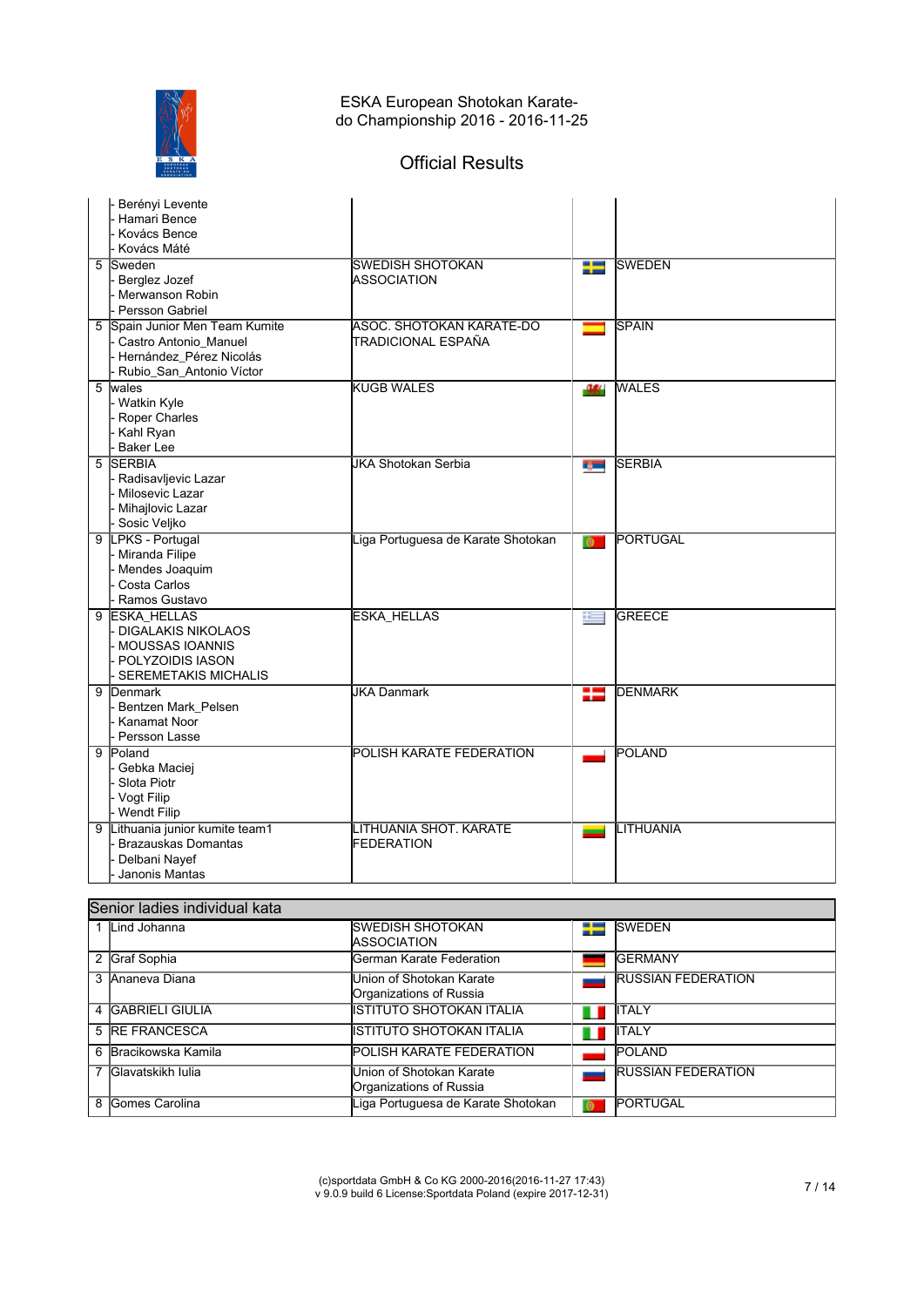

# Official Results

|   | Senior ladies individual kumite |                                                     |           |                           |  |  |
|---|---------------------------------|-----------------------------------------------------|-----------|---------------------------|--|--|
|   | 1 Berta Emese                   | HUNGARIAN JKA KARATE<br><b>ASSOCIATION</b>          |           | <b>HUNGARY</b>            |  |  |
| 2 | <b>WARDA KAMILA</b>             | POLISH KARATE FEDERATION                            |           | <b>POLAND</b>             |  |  |
|   | 3 Rawcliffe Rhianne             | K.U.G.B. ENGLAND                                    | ᆂ         | <b>ENGLAND</b>            |  |  |
| 3 | <b>McGrath Caroline</b>         | K.U.G.B. ENGLAND                                    | ᆂ         | <b>ENGLAND</b>            |  |  |
| 5 | Rizakhanova Saniyat             | Union of Shotokan Karate<br>Organizations of Russia |           | <b>RUSSIAN FEDERATION</b> |  |  |
| 5 | Gradowska Justyna               | POLISH KARATE FEDERATION                            |           | POLAND                    |  |  |
| 5 | Costa Filipa                    | iga Portuguesa de Karate Shotokan                   | $\bullet$ | <b>PORTUGAL</b>           |  |  |
| 5 | Rancz Lívia                     | <b>HUNGARIAN JKA KARATE</b><br><b>ASSOCIATION</b>   | ═         | <b>HUNGARY</b>            |  |  |
| 9 | Oliveira Rita                   | iga Portuguesa de Karate Shotokan                   | $\bullet$ | <b>PORTUGAL</b>           |  |  |
| 9 | Boguslaw Marta                  | POLISH KARATE FEDERATION                            |           | POLAND                    |  |  |
| 9 | Adamian Irina                   | Union of Shotokan Karate<br>Organizations of Russia |           | <b>RUSSIAN FEDERATION</b> |  |  |
| 9 | Pinto Ana                       | iga Portuguesa de Karate Shotokan                   | $\bullet$ | PORTUGAL                  |  |  |
| 9 | <b>Shakirova Alina</b>          | Union of Shotokan Karate<br>Organizations of Russia |           | <b>RUSSIAN FEDERATION</b> |  |  |
| 9 | Isenegger Leoni                 | <b>SKR Team</b>                                     | п         | <b>SWITZERLAND</b>        |  |  |
| 9 | Sejdijaj Drenusha               | <b>SKR Team</b>                                     | о         | <b>SWITZERLAND</b>        |  |  |
| 9 | Banaszczyk Dorota               | POLISH KARATE FEDERATION                            |           | <b>POLAND</b>             |  |  |

#### Senior ladies team kata

| Germany<br>1     |                                 | German Karate Federation        |      | <b>GERMANY</b>            |
|------------------|---------------------------------|---------------------------------|------|---------------------------|
| Graf Sophia      |                                 |                                 |      |                           |
|                  | - Winstel Louisa                |                                 |      |                           |
|                  | Woelke Daniela                  |                                 |      |                           |
| 2 Sweden         |                                 | SWEDISH SHOTOKAN                | ₩    | <b>SWEDEN</b>             |
| - Schér Moa      |                                 | <b>ASSOCIATION</b>              |      |                           |
|                  | <b>Hermansson Marion</b>        |                                 |      |                           |
| Lind Johanna     |                                 |                                 |      |                           |
| 3 Italy          |                                 | ISTITUTO SHOTOKAN ITALIA        | ш    | <b>ITALY</b>              |
|                  | - CASINI ANNALISA               |                                 |      |                           |
|                  | <b>GABRIELI GIULIA</b>          |                                 |      |                           |
|                  | <b>RE FRANCESCA</b>             |                                 |      |                           |
| 4 RUSSIA         |                                 | Union of Shotokan Karate        |      | <b>RUSSIAN FEDERATION</b> |
|                  | Barannikova Marina              | Organizations of Russia         |      |                           |
|                  | Epeikina Marina                 |                                 |      |                           |
|                  | Glavatskikh Iulia               |                                 |      |                           |
| 5 hungary        |                                 | IHUNGARIAN JKA KARATE           |      | <b>HUNGARY</b>            |
| - Schvarcz Kitti |                                 | <b>ASSOCIATION</b>              |      |                           |
|                  | - Toró Lilla_Réka               |                                 |      |                           |
|                  | - Váradi Valentina              |                                 |      |                           |
| 6 Poland         |                                 | <b>POLISH KARATE FEDERATION</b> |      | <b>POLAND</b>             |
|                  | Bracikowska Kamila              |                                 |      |                           |
|                  | - Chmielewska Olga              |                                 |      |                           |
|                  | Piechota Izabela                |                                 |      |                           |
|                  | 7 Spain Senior Ladies Team Kata | <b>ASOC, SHOTOKAN KARATE-DO</b> |      | <b>SPAIN</b>              |
|                  | Bellido Echevarrieta Nerea      | ITRADICIONAL ESPAÑA             |      |                           |
|                  | Gutierrez Juan Patricia         |                                 |      |                           |
|                  | Pestana_de_la_Fe Cathaysa       |                                 |      |                           |
| 8 Wales          |                                 | <b>KUGB WALES</b>               | -364 | <b>WALES</b>              |
|                  | <b>Edwards Rachel</b>           |                                 |      |                           |
|                  | Parry Charlotte                 |                                 |      |                           |
| Pryse Meleri     |                                 |                                 |      |                           |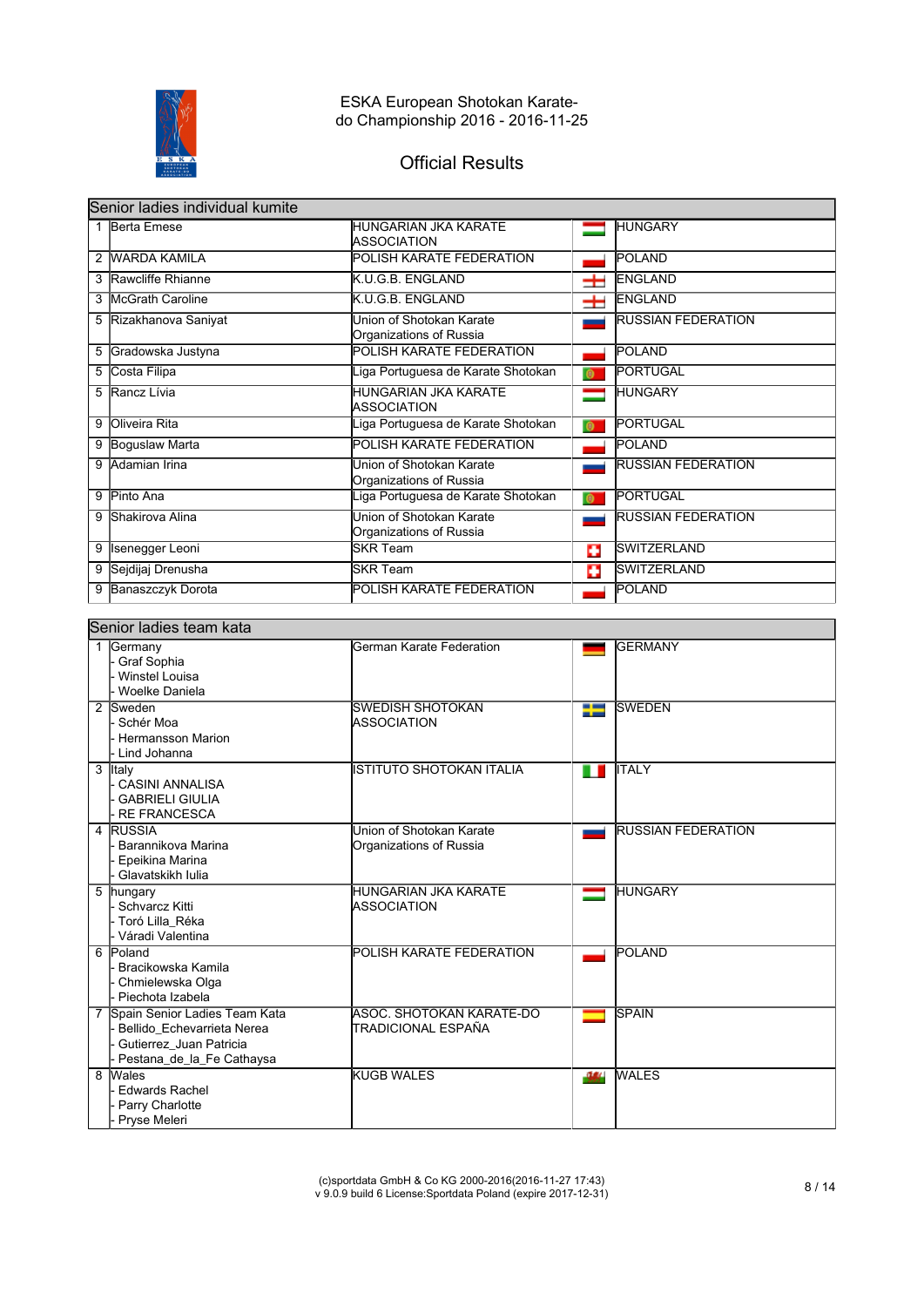

# Official Results

|   | Senior ladies team kumite                                                                                                                    |                                                     |               |                           |  |
|---|----------------------------------------------------------------------------------------------------------------------------------------------|-----------------------------------------------------|---------------|---------------------------|--|
|   | 1 England<br><b>McGrath Caroline</b><br>Ogunseitan Victoria<br>Rawcliffe Rebecca<br>Rawcliffe Rhianne                                        | K.U.G.B. ENGLAND                                    | 士             | <b>ENGLAND</b>            |  |
|   | 2 Poland<br>Banaszczyk Dorota<br><b>Boguslaw Marta</b><br>Gradowska Justyna<br><b>WARDA KAMILA</b>                                           | POLISH KARATE FEDERATION                            |               | <b>POLAND</b>             |  |
| 3 | Sweden<br>- Milenkovic Kristina<br>Palm Emelie<br>Palm Sofie                                                                                 | <b>SWEDISH SHOTOKAN</b><br><b>ASSOCIATION</b>       | ╄             | <b>SWEDEN</b>             |  |
|   | 3 LPKS - Portugal<br>Certan Ina<br>Costa Filipa<br>Oliveira Rita<br>Pinto Ana                                                                | Liga Portuguesa de Karate Shotokan                  | $\bullet$     | PORTUGAL                  |  |
| 5 | <b>SKR Team</b><br>- Isenegger Leoni<br>Polozani Alma<br>Sejdijaj Drenusha                                                                   | <b>SKR Team</b>                                     | o             | <b>SWITZERLAND</b>        |  |
| 5 | hungary<br>- Vass Virág_Réka<br>Rancz Lívia<br>Marosvölgyi Boglárka<br><b>Berta Emese</b>                                                    | <b>HUNGARIAN JKA KARATE</b><br><b>ASSOCIATION</b>   |               | <b>HUNGARY</b>            |  |
| 5 | Spain Senior Ladies Team Kumite<br>- Albors_Huerta Eva<br>Bellido Echevarrieta Nerea<br>Gutierrez_Juan Patricia<br>Pestana_de_la_Fe Cathaysa | ASOC, SHOTOKAN KARATE-DO<br>TRADICIONAL ESPAÑA      |               | <b>SPAIN</b>              |  |
|   | 5 RUSSIA<br>Adamian Irina<br><b>Leushina Daria</b><br>Rizakhanova Saniyat<br>Shakirova Alina                                                 | Union of Shotokan Karate<br>Organizations of Russia |               | <b>RUSSIAN FEDERATION</b> |  |
| 9 | <b>SERBIA</b><br>Koncek Danijela<br>Ivana Nedeljkovic<br>Djordjevic Aleksandra<br>Saric Nada                                                 | <b>JKA Shotokan Serbia</b>                          | <b>Report</b> | <b>SERBIA</b>             |  |

#### Senior men individual kata

| <b>Votiakov Maksim</b>     | Union of Shotokan Karate           |           | <b>RUSSIAN FEDERATION</b> |
|----------------------------|------------------------------------|-----------|---------------------------|
|                            | Organizations of Russia            |           |                           |
| 2 BIANCHI NICOLA           | İISTITUTO SHOTOKAN ITALIA          | Ш         | <b>TALY</b>               |
| 3 Subbotin Daniil          | Union of Shotokan Karate           |           | <b>RUSSIAN FEDERATION</b> |
|                            | Organizations of Russia            |           |                           |
| 4 Silva Luis               | Liga Portuguesa de Karate Shotokan | $\bullet$ | PORTUGAL                  |
| 5 Boros Daniel             | <b>HUNGARIAN JKA KARATE</b>        |           | <b>HUNGARY</b>            |
|                            | <b>IASSOCIATION</b>                |           |                           |
| 6 Ocsovai Gergő            | <b>IHUNGARIAN JKA KARATE</b>       |           | <b>HUNGARY</b>            |
|                            | <b>IASSOCIATION</b>                |           |                           |
| Tomiczek Mateusz           | <b>POLISH KARATE FEDERATION</b>    |           | <b>POLAND</b>             |
| 8 Szczypkowski Maksymilian | <b>POLISH KARATE FEDERATION</b>    |           | <b>POLAND</b>             |
|                            |                                    |           |                           |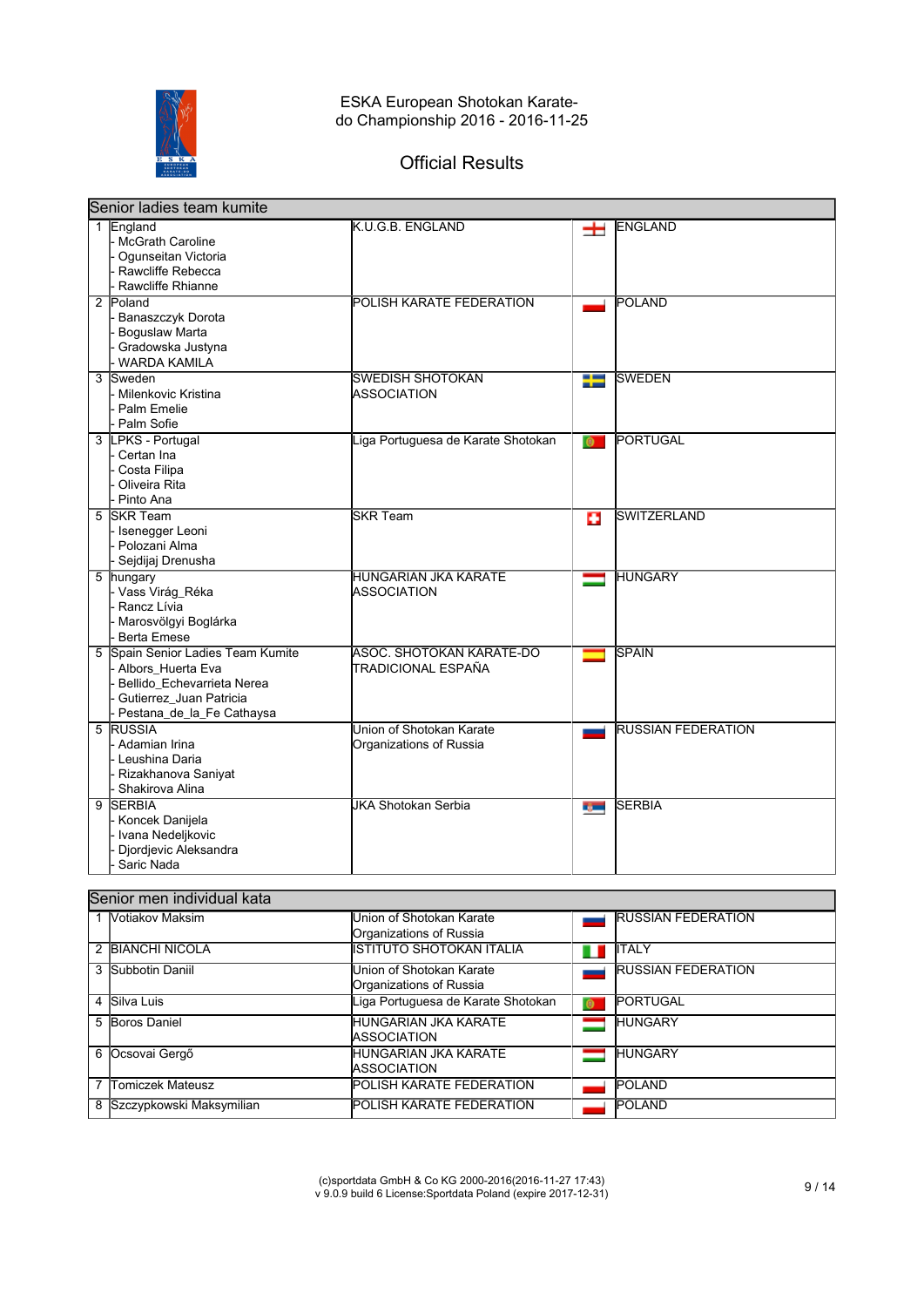

# Official Results

|   | Senior men individual kumite |                                                     |       |                           |  |
|---|------------------------------|-----------------------------------------------------|-------|---------------------------|--|
|   | 1 Popov Vsevolod             | Union of Shotokan Karate<br>Organizations of Russia |       | <b>RUSSIAN FEDERATION</b> |  |
| 2 | Tucker Ryan                  | K.U.G.B. ENGLAND                                    | ᆂ     | <b>ENGLAND</b>            |  |
| 3 | <b>Hegarty Gregory</b>       | K.U.G.B. ENGLAND                                    | $\pm$ | <b>ENGLAND</b>            |  |
|   | 3 Wendt Filip                | POLISH KARATE FEDERATION                            |       | POLAND                    |  |
|   | 5 Kovács Bence               | HUNGARIAN JKA KARATE<br>IASSOCIATION                |       | <b>HUNGARY</b>            |  |
|   | 5 Avvakumov Aleksandr        | Union of Shotokan Karate<br>Organizations of Russia |       | <b>RUSSIAN FEDERATION</b> |  |
| 5 | Rawcliffe Joseph             | K.U.G.B. ENGLAND                                    | ᆂ     | <b>ENGLAND</b>            |  |
| 5 | Vicaire Arnaud               | BELGIAN AMATEUR KARATE<br><b>FEDERATION</b>         | п     | <b>BELGIUM</b>            |  |
| 9 | Rodríguez_Garrido Pedro      | ASOC. SHOTOKAN KARATE-DO<br>ITRADICIONAL ESPAÑA     |       | <b>SPAIN</b>              |  |
| 9 | Mills Andrew                 | KUGB NI                                             | ✕     | NORTHERN IRELAND          |  |
| 9 | <b>Bytyci Nikoll</b>         | lSKR Team                                           | o     | <b>SWITZERLAND</b>        |  |
| 9 | Bouzkik Abdelkarim           | BELGIAN AMATEUR KARATE<br><b>FEDERATION</b>         | П     | <b>BELGIUM</b>            |  |
| 9 | <b>OUATTARA FRANCESCO</b>    | ISTITUTO SHOTOKAN ITALIA                            | ш     | <b>I</b> TALY             |  |
| 9 | Blagojevic Aleksandar        | German Karate Federation                            |       | <b>GERMANY</b>            |  |
| 9 | Graham Cameron               | K.U.G.B. ENGLAND                                    | ᆂ     | <b>ENGLAND</b>            |  |
| 9 | <b>KAROTOS DIONYSIOS</b>     | <b>ESKA HELLAS</b>                                  | æ     | <b>GREECE</b>             |  |

#### Senior men team kata 1 RUSSIA Erokhin Vladislav Khanetskii Evgenii - Votiakov Maksim Union of Shotokan Karate Organizations of Russia RUSSIAN FEDERATION 2 hungary - Boros Daniel - Ocsovai Gergő - Vágvölgyi Balázs HUNGARIAN JKA KARATE ASSOCIATION **HUNGARY** 3 Czech republic - Drobecek Jan - Kolek Jakub - Zdobinsky Adam JKA Czech republic **CZECH REPUBLIC** 4 England - Amos Stuart - Somers Jack - Wilson Connor K.U.G.B. ENGLAND **ENGLAND** 5 MONACO KATA - BLONDA Alexandre MAGARA Mathieu - MATHON Eric Karaté Club Shotokan de Monaco **MONACO** 6 Italy BIANCHI NICOLA - MEZZENA ALESSANDRO - ROCCHETTI FRANCESCO ISTITUTO SHOTOKAN ITALIA ITALY 7 Spain Senior Men Team Kata - Bilbao\_Sánchez Asier Bilbao Sánchez Iker - Romero Jose\_Miguel<br>8 SKR Team ASOC. SHOTOKAN KARATE-DO TRADICIONAL ESPAÑA **SPAIN** SKR Team SWITZERLAND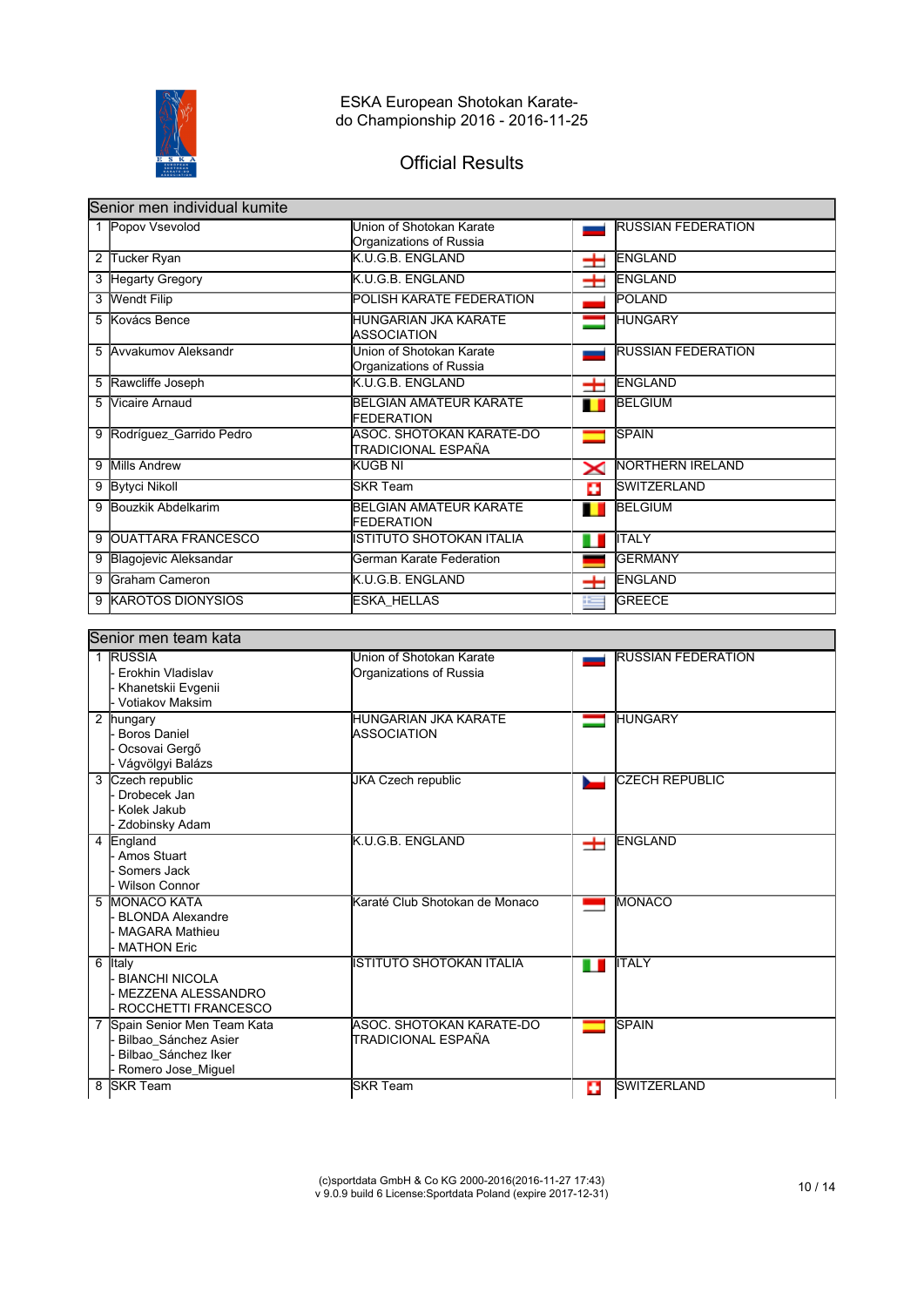

# Official Results

| - Lüthi Benjamin<br>- Müller Tobias<br>Yoganathan Kobithan                               |                                                      |                |
|------------------------------------------------------------------------------------------|------------------------------------------------------|----------------|
| 9<br>Poland<br>- Maczka Bartosz<br>- Szczypkowski Maksymilian<br><b>Tomiczek Mateusz</b> | <b>POLISH KARATE FEDERATION</b>                      | <b>POLAND</b>  |
| 10 Belgium<br>l- Schotte Gianni<br>Verhelle John<br>Vicaire Arnaud                       | <b>IBELGIAN AMATEUR KARATE</b><br><b>IFEDERATION</b> | <b>BELGIUM</b> |

| Senior men team kumite                                                                                                                    |                                                     |                           |  |  |  |
|-------------------------------------------------------------------------------------------------------------------------------------------|-----------------------------------------------------|---------------------------|--|--|--|
| 1 England<br><b>Hegarty Gregory</b><br>Graham Cameron<br>Armstrong Ethan<br>Tucker Ryan<br>Rawcliffe Joseph<br>McGorian Jonathan          | K.U.G.B. ENGLAND                                    | ENGLAND<br>士              |  |  |  |
| 2 hungary<br>Berényi Levente<br>Gyimesi Balázs<br>Habda Zsolt<br>Kovács Bence<br>Marosvölgyi Bence<br>Németh Szabolcs                     | HUNGARIAN JKA KARATE<br>ASSOCIATION                 | HUNGARY                   |  |  |  |
| 3 Poland<br><b>Babos Michal</b><br>Gebka Maciej<br>Krykowski Marcin<br>Migdalski Mariusz<br>Warda Kamil<br>Wendt Filip                    | POLISH KARATE FEDERATION                            | <b>POLAND</b>             |  |  |  |
| 3 ESKA_HELLAS<br>PARASTATIDIS CHRISTOFOROS<br><b>BOSINAKIS GEORGIOS</b><br><b>BARADIE FARIS</b><br><b>BARUDI ALI</b><br>KAROTOS DIONYSIOS | <b>ESKA_HELLAS</b>                                  | <b>GREECE</b><br>医目       |  |  |  |
| 5 Belgium<br><b>Bouzkik Abdelkarim</b><br>Hoti Nasuf<br>Meiresonne Quinten<br>Schotte Gianni<br>Vermeulen Kristof<br>Vicaire Arnaud       | <b>BELGIAN AMATEUR KARATE</b><br><b>FEDERATION</b>  | <b>BELGIUM</b><br>П       |  |  |  |
| <b>RUSSIA</b><br>5<br>Khatkov Inal<br>Shishkin Vladimir<br>Popov Vsevolod<br>Avvakumov Aleksandr<br>Kiryanov Ivan                         | Union of Shotokan Karate<br>Organizations of Russia | <b>RUSSIAN FEDERATION</b> |  |  |  |
| Wales<br>5<br>Baker Lee<br>Evans Chris<br><b>Mills David</b><br><b>Nichol Phil</b><br><b>ONeill Calum</b><br>Watkin Kyle                  | <b>KUGB WALES</b>                                   | <b>WALES</b><br>-164      |  |  |  |
| MONACO KUMITE<br>5                                                                                                                        | Karaté Club Shotokan de Monaco                      | MONACO<br>ш.              |  |  |  |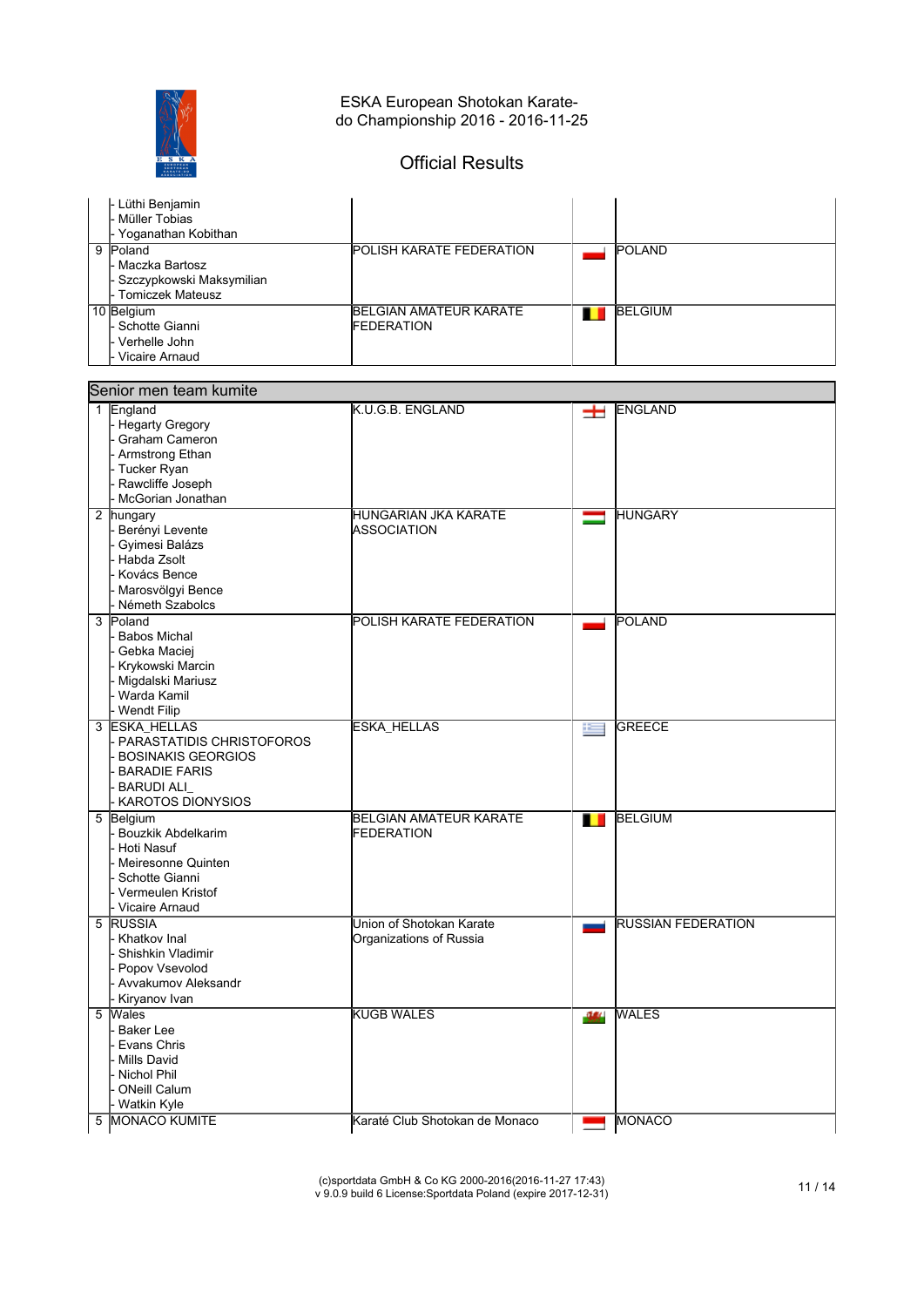

# Official Results

| <b>BERNARD JIMMY</b><br>- AGREBI KARIM<br><b>GRAMATICO XAVIER</b><br><b>CHEP ARNOLD</b><br><b>CARPENTIER Florent</b><br><b>BLONDA Alexandre</b>                                                  |                                                |           |                       |
|--------------------------------------------------------------------------------------------------------------------------------------------------------------------------------------------------|------------------------------------------------|-----------|-----------------------|
| Spain Senior Men Team Kumite<br>9<br>- Lizandra Mata Christian<br>Djibi_Ba_Samb Papa<br>González Ramos Manuel<br>Rodríguez_Alcázar Carlos<br>Sánchez_del_Aguila Angel<br>- Valero_Garrigos Pablo | ASOC, SHOTOKAN KARATE-DO<br>TRADICIONAL ESPAÑA |           | <b>SPAIN</b>          |
| Czech republic<br>$\overline{9}$<br>- Engler Daniel<br>Herman Jiri<br>Opocensky Marek<br>- Pacovsky Josef<br>Studeny Jakub<br>- Vit Filip                                                        | <b>JKA Czech republic</b>                      |           | <b>CZECH REPUBLIC</b> |
| $\overline{9}$<br>Italy<br>- ROMANI SIMONE<br><b>OUATTARA FRANCESCO</b><br>- TINELLI FRANCESCO<br>- ZANOVELLO STEFANO<br>CUSCONA MATTEO<br>- CUSCONA FABIO                                       | <b>ISTITUTO SHOTOKAN ITALIA</b>                | п         | <b>ITALY</b>          |
| LPKS - Portugal<br>9<br>- Certan Vitalie<br>Gavinho Ricardo<br>Pentieiros Helder<br>- Pinto Joao<br>- Redondo Diogo<br>- Veiga Vitor                                                             | Liga Portuguesa de Karate Shotokan             | $\bullet$ | PORTUGAL              |
| $\overline{9}$<br>Sweden<br>Berglez Jozef<br>- Lindqvist André<br>Olsson Kim<br><b>Schliker Andreas</b><br>- Vogel Daniel                                                                        | <b>SWEDISH SHOTOKAN</b><br><b>ASSOCIATION</b>  | Ŧ         | <b>SWEDEN</b>         |

| Youth ladies individual kata |                                                     |   |                           |  |  |
|------------------------------|-----------------------------------------------------|---|---------------------------|--|--|
| 1 Rebeka Szalai              | IHUNGARIAN JKA KARATE<br><b>IASSOCIATION</b>        |   | <b>HUNGARY</b>            |  |  |
| 2 Kostic Miljana             | UKA Shotokan Serbia                                 | œ | <b>SERBIA</b>             |  |  |
| 3 Bekbulatova Margarita      | Union of Shotokan Karate<br>Organizations of Russia |   | <b>RUSSIAN FEDERATION</b> |  |  |
| 4 González Santos Paula      | IASOC. SHOTOKAN KARATE-DO<br>TRADICIONAL ESPAÑA     |   | <b>SPAIN</b>              |  |  |
| 5 IGYRNA AGLAIA              | <b>IESKA HELLAS</b>                                 | æ | <b>GREECE</b>             |  |  |
| 6 Tesarova Kristyna          | UKA Czech republic                                  |   | <b>CZECH REPUBLIC</b>     |  |  |
| 7 Gutierrez Romero Mara      | ASOC. SHOTOKAN KARATE-DO<br>İTRADICIONAL ESPAÑA     |   | <b>SPAIN</b>              |  |  |
| 8 Duobaite Egle              | ITHUANIA SHOT. KARATE<br>FEDERATION                 |   | LITHUANIA                 |  |  |

## Youth ladies individual kumite

| Andrlova Alice | JKA (<br>، Czech republic                            | <b>ICZECH REPUBLIC</b>     |
|----------------|------------------------------------------------------|----------------------------|
| Riabova Milana | Union of Shotokan Karate<br>lOrganizations of Russia | <b>IRUSSIAN FEDERATION</b> |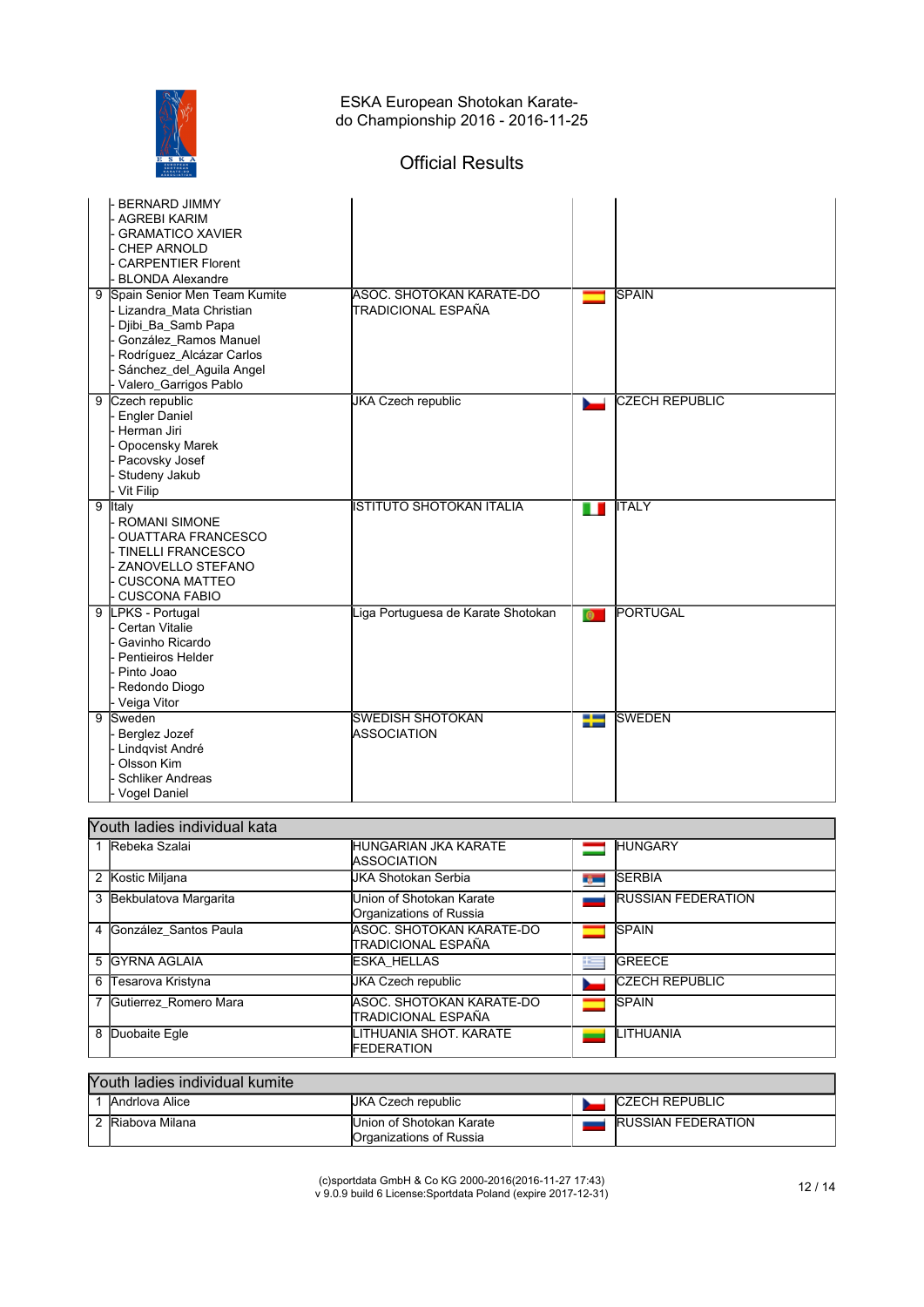

# Official Results

| 3 | <b>Banat Paulina</b>    | POLISH KARATE FEDERATION                            |               | <b>POLAND</b>             |
|---|-------------------------|-----------------------------------------------------|---------------|---------------------------|
| 3 | Godlewska Magdalena     | <b>POLISH KARATE FEDERATION</b>                     |               | POLAND                    |
|   | 5 Djuric Sanja          | JKA Shotokan Serbia                                 | <b>TOP</b>    | <b>SERBIA</b>             |
| 5 | Sejdijaj Diellza        | SKR Team                                            | o             | <b>SWITZERLAND</b>        |
|   | 5 Anna Vajvoda          | HUNGARIAN JKA KARATE<br>ASSOCIATION                 |               | <b>HUNGARY</b>            |
| 5 | <b>IGEORGIOU YVONIE</b> | ESKA CYPRUS                                         | $\mathcal{L}$ | <b>CYPRUS</b>             |
| 9 | Bekbulatova Margarita   | Union of Shotokan Karate<br>Organizations of Russia |               | <b>RUSSIAN FEDERATION</b> |
| 9 | <b>IGYRNA AGLAIA</b>    | ESKA HELLAS                                         | $\mathbf{r}$  | <b>GREECE</b>             |
| 9 | Conceição Ana           | Liga Portuguesa de Karate Shotokan                  | $\bullet$     | <b>PORTUGAL</b>           |
| 9 | Bell Kyra               | <b>KUGB Scotland</b>                                | X             | <b>SCOTLAND</b>           |
| 9 | Michalewicz Marta       | POLISH KARATE FEDERATION                            |               | POLAND                    |
| 9 | Baos Ortega Nicole      | ASOC. SHOTOKAN KARATE-DO<br>TRADICIONAL ESPAÑA      |               | <b>SPAIN</b>              |
| 9 | <b>Prusova Nika</b>     | Union of Shotokan Karate<br>Organizations of Russia |               | <b>RUSSIAN FEDERATION</b> |
| 9 | Duobaite Egle           | LITHUANIA SHOT. KARATE<br>FEDERATION                |               | LITHUANIA                 |

|   | Youth men individual kata |                                 |   |                           |  |  |
|---|---------------------------|---------------------------------|---|---------------------------|--|--|
|   | Gabov Maksim              | Union of Shotokan Karate        |   | <b>RUSSIAN FEDERATION</b> |  |  |
|   |                           | Organizations of Russia         |   |                           |  |  |
| 2 | Meister Khristian         | Union of Shotokan Karate        |   | <b>RUSSIAN FEDERATION</b> |  |  |
|   |                           | Organizations of Russia         |   |                           |  |  |
|   | 3 Adametz Mateusz         | <b>POLISH KARATE FEDERATION</b> |   | <b>POLAND</b>             |  |  |
|   | 4 Gibson Matthew          | K.U.G.B. ENGLAND                | + | ENGLAND                   |  |  |
| 5 | Bohac Jiri                | JKA Czech republic              |   | <b>CZECH REPUBLIC</b>     |  |  |
| 6 | Kuklin Vadim              | Union of Shotokan Karate        |   | <b>RUSSIAN FEDERATION</b> |  |  |
|   |                           | Organizations of Russia         |   |                           |  |  |
| 7 | Ádám Veress               | <b>HUNGARIAN JKA KARATE</b>     |   | <b>HUNGARY</b>            |  |  |
|   |                           | <b>IASSOCIATION</b>             |   |                           |  |  |
| 8 | Cieslik Szymon            | <b>POLISH KARATE FEDERATION</b> |   | <b>POLAND</b>             |  |  |

|   | Youth men individual kumite |                                                     |             |                           |  |  |
|---|-----------------------------|-----------------------------------------------------|-------------|---------------------------|--|--|
|   | 1 Vogt Kacper               | POLISH KARATE FEDERATION                            |             | POLAND                    |  |  |
| 2 | Shabarov Ruslan             | Union of Shotokan Karate<br>Organizations of Russia |             | <b>RUSSIAN FEDERATION</b> |  |  |
| 3 | Almeida Ivo                 | iga Portuguesa de Karate Shotokan                   | $\bullet$   | <b>PORTUGAL</b>           |  |  |
| 3 | Saif Abdul                  | K.U.G.B. ENGLAND                                    | 士           | <b>ENGLAND</b>            |  |  |
| 5 | Legotin Artem               | Union of Shotokan Karate<br>Organizations of Russia |             | <b>RUSSIAN FEDERATION</b> |  |  |
| 5 | Simic Nikola                | JKA Shotokan Serbia                                 | r, m        | <b>SERBIA</b>             |  |  |
| 5 | <b>Gibson Matthew</b>       | <b>K.U.G.B. ENGLAND</b>                             | ᆂ           | <b>ENGLAND</b>            |  |  |
| 9 | Lucas Andrei Ardelean       | Asociatia Club Sportiv Kamiza Do                    |             | <b>ROMANIA</b>            |  |  |
| 9 | Zanuni Luciano              | K.U.G.B. ENGLAND                                    | $\pm$       | <b>ENGLAND</b>            |  |  |
| 9 | Konecny Filip               | <b>JKA Czech republic</b>                           |             | <b>CZECH REPUBLIC</b>     |  |  |
| 9 | Kuznetcov Kirill            | Jnion of Shotokan Karate<br>Organizations of Russia |             | <b>RUSSIAN FEDERATION</b> |  |  |
| 9 | Cakaranovic Milan           | JKA Shotokan Serbia                                 | <b>Tara</b> | <b>SERBIA</b>             |  |  |
| 9 | Lousada Claudio             | iga Portuguesa de Karate Shotokan.                  | $\bullet$   | <b>PORTUGAL</b>           |  |  |
| 9 | Gaca Adam                   | POLISH KARATE FEDERATION                            |             | POLAND                    |  |  |